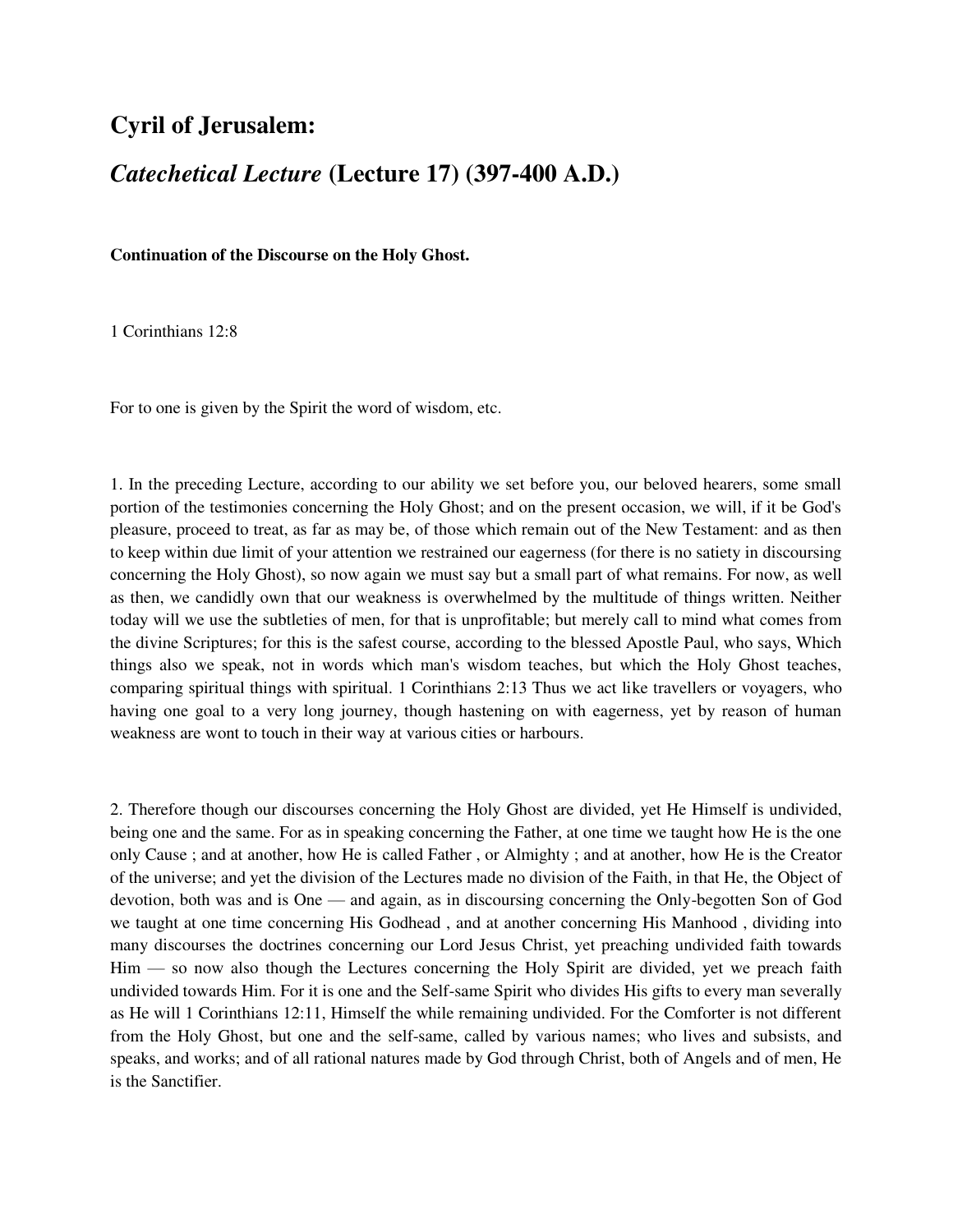3. But lest any from lack of learning, should suppose from the different titles of the Holy Ghost that these are various spirits, and not one and the self-same, which alone there is, therefore the Catholic Church guarding you beforehand has delivered to you in the profession of the faith, that you believe in one Holy Ghost the Comforter, who spoke by the Prophets; that you might know, that though His names be many, the Holy Spirit is but one — of which names, we will now rehearse to you a few out of many.

4. He is called the Spirit, according to the Scripture just now read, For to one is given by the Spirit the word of wisdom. 1 Corinthians 12:8 He is called the Spirit of Truth, as the Saviour says, When He, the Spirit of Truth, has come. John 16:13 He is called also the Comforter, as He said, For if I go not away, the Comforter will not come unto you. But that He is one and the same, though called by different titles, is shown plainly from the following. For that the Holy Spirit and the Comforter are the same, is declared in those words, But the Comforter, which is the Holy Ghost John 14:26; and that the Comforter is the same as the Spirit of Truth, is declared, when it is said, And I will give you another Comforter, that He may abide with you for ever, even the Spirit of Truth ; and again, But when the Comforter has come whom I will send unto you from the Father, even the Spirit of Truth. And He is called the Spirit of God, according as it is written, And I saw the Spirit of God descending John 1:32; and again, For as many as are led by the Spirit of God, they are the sons of God. Romans 8:14 He is called also the Spirit of the Father, as the Saviour says, For it is not you that speak, but the Spirit of your Father which speaks in you Matthew 10:20; and again Paul says, For this cause I bow my knees unto the Father, and the rest;... that He would grant you to be strengthened by His Spirit. Ephesians 3:14-16 He is also called the Spirit of the Lord, according to that which Peter spoke, Why is it that you have agreed together to tempt the Spirit of the Lord Acts 5:9? He is called also the Spirit of God and Christ, as Paul writes, But you are not in the flesh, but in the Spirit, if so be that the Spirit of God dwell in you. But if any man have not the Spirit of Christ, he is none of His. Romans 8:9 He is called also the Spirit of the Son of God, as it is said, And because you are sons, God has sent forth the Spirit of His Son. Galatians 4:6 He is called also the Spirit of Christ, as it is written, Searching what or what manner of time the Spirit of Christ which was in them did signify ; and again, Through your prayer, and the supply of the Spirit of Jesus Christ Philippians 1:19 .

5. You will find many other titles of the Holy Ghost besides. Thus He is called the Spirit of Holiness, as it is written, According to the Spirit of Holiness. Romans 1:4 He is also called the Spirit of adoption, as Paul says, For you received not the spirit of bondage again unto fear, but you received the Spirit of adoption, whereby we cry, Abba, Father. He is also called the Spirit of revelation, as it is written, May give you the Spirit of wisdom and revelation in the knowledge of Him. Ephesians 1:17 He is also called the Spirit of promise, as the same Paul says, In whom you also after that you believed, were sealed with the Holy Spirit of promise. He is also called the Spirit of grace, as when he says again, And has done despite to the Spirit of grace. Hebrews 10:29 And by many other such-like titles is He named. And you heard plainly in the foregoing Lecture, that in the Psalms He is called at one time the good Spirit , and at another the princely Spirit ; and in Esaias He was styled the Spirit of wisdom and understanding, of counsel, and might, of knowledge, and of godliness, and of the fear of God Isaiah 11:2. By all which Scriptures both those before and those now alleged, it is established, that though the titles of the Holy Ghost be different, He is one and the same; living and subsisting, and always present together with the Father and the Son ; not uttered or breathed from the mouth and lips of the Father or the Son, nor dispersed into the air, but having a real substance , Himself speaking, and working, and dispensing, and sanctifying; even as the Economy of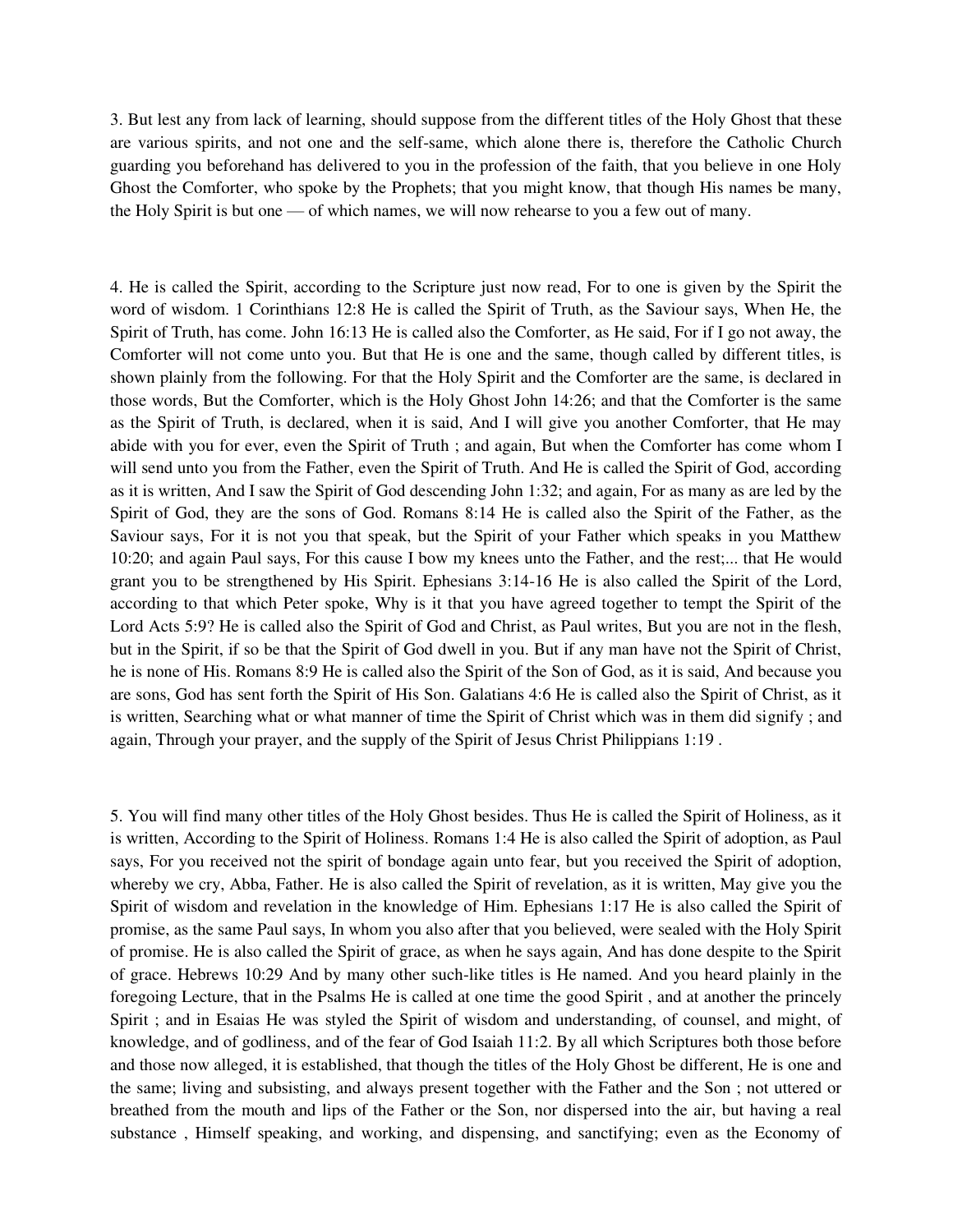salvation which is to usward from the Father and the Son and the Holy Ghost, is inseparable and harmonious and one, as we have also said before. For I wish you to keep in mind those things which were lately spoken, and to know clearly that there is not one Spirit in the Law and the Prophets, and another in the Gospels and Apostles; but that it is One and the Self-same Holy Spirit, which both in the Old and in the New Testament, spoke the divine Scriptures.

6. This is the Holy Ghost, who came upon the Holy Virgin Mary; for since He who was conceived was Christ the Only-begotten, the power of the Highest overshadowed her, and the Holy Ghost came upon her Luke 1:35, and sanctified her, that she might be able to receive Him, by whom all things were made. John 1:3 But I have no need of many words to teach you that generation was without defilement or taint, for you have learned it. It is Gabriel who says to her, I am the herald of what shall be done, but have no part in the work. Though an Archangel, I know my place; and though I joyfully bid you All hail, yet how you shall bring forth, is not of any grace of mine. The Holy Ghost shall come upon you, and the power of the Highest shall overshadow you; therefore also that Holy Thing which shall be born of you shall be called the Son of God Luke 1:35 .

7. This Holy Spirit wrought in Elisabeth; for He recognises not virgins only, but matrons also, so that their marriage be lawful. And Elisabeth was filled with the Holy Ghost Luke 1:41, and prophesied; and that noble hand-maiden says of her own Lord, And whence is this to me, that the Mother of my Lord should come to me ? For Elisabeth counted herself blessed. Filled with this Holy Spirit, Zacharias also, the father of John, prophesied , telling how many good things the Only-begotten should procure, and that John should be His harbinger through baptism. By this Holy Ghost also it was revealed to just Symeon, that he should not see death, till he had seen the Lord's Christ Luke 2:26-35; and he received Him in his arms, and bore clear testimony in the Temple concerning Him.

8. And John also, who had been filled with the Holy Ghost from his mother's womb , was for this cause sanctified, that he might baptize the Lord; not giving the Spirit himself, but preaching glad tidings of Him who gives the Spirit. For he says, I indeed baptize you with water unto repentance, but He that comes after me, and the rest; He shall baptize you with the Holy Ghost and with fire. Matthew 3:11 But wherefore with fire? Because the descent of the Holy Ghost was in fiery tongues; concerning which the Lord says joyfully, I have come to send fire on the earth; and what will I, if it be already kindled Luke 12:49?

9. This Holy Ghost came down when the Lord was baptized, that the dignity of Him who was baptized might not be hidden; as John says, But He which sent me to baptize with water, the same said to me, Upon whomsoever you shall see the Spirit descending and remaining upon Him, the same is He which baptizes with the Holy Ghost. John 1:33 But see what says the Gospel; the heavens were opened; they were opened because of the dignity of Him who descended; for, lo, he says, the heavens were opened, and he saw the Spirit of God descending as a dove, and lighting upon Him Matthew 3:16: that is, with voluntary motion in His descent. For it was fit, as some have interpreted, that the primacy and first-fruits of the Holy Spirit promised to the baptized should be conferred upon the manhood of the Saviour, who is the giver of such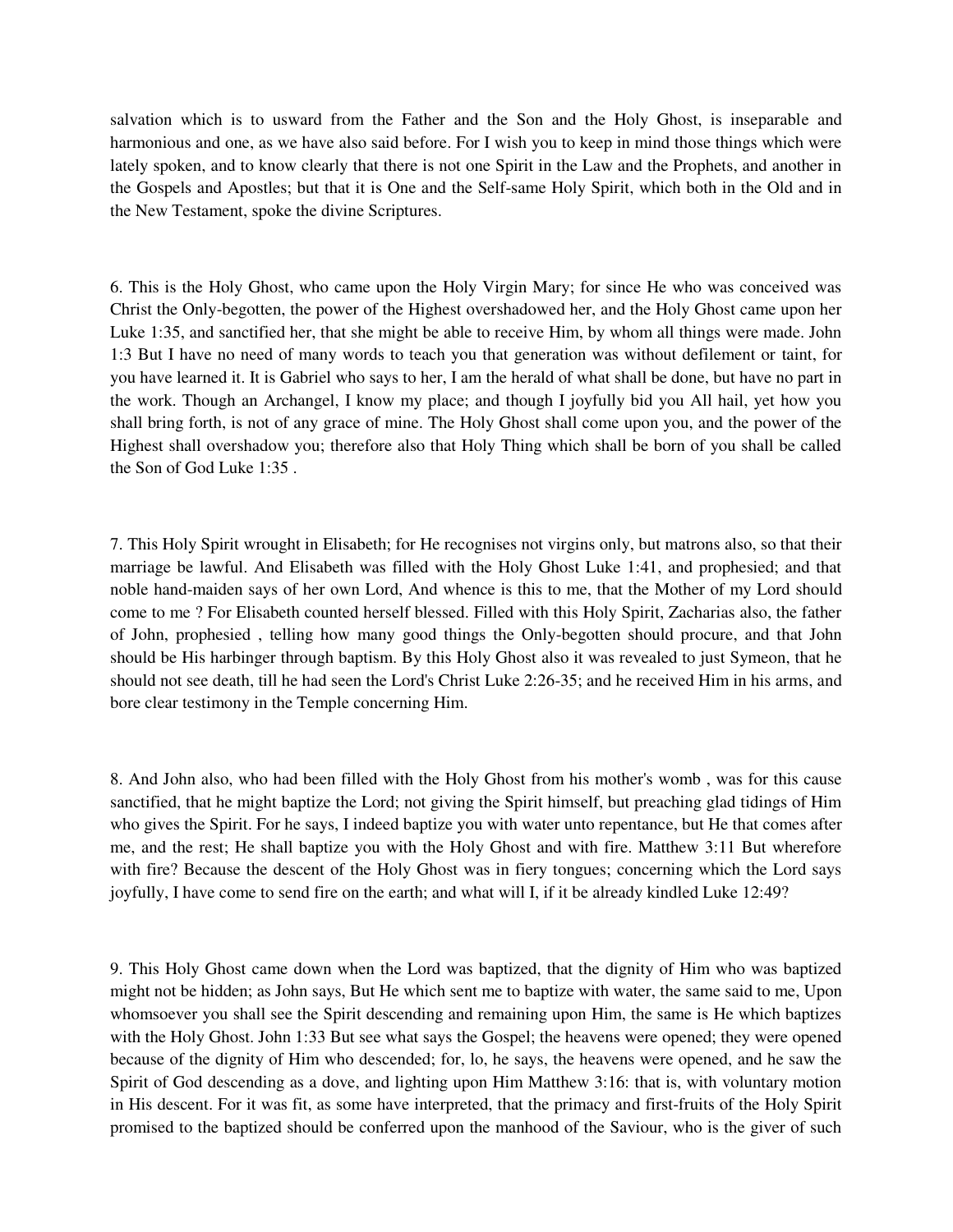grace. But perhaps He came down in the form of a dove, as some say, to exhibit a figure of that dove who is pure and innocent and undefiled, and also helps the prayers for the children she has begotten, and for forgiveness of sins ; even as it was emblematically foretold that Christ should be thus manifested in the appearance of His eyes; for in the Canticles she cries concerning the Bridegroom, and says, Your eyes are as doves by the rivers of water.

10. Of this dove, the dove of Noe, according to some, was in part a figure. For as in his time by means of wood and of water there came salvation to themselves, and the beginning of a new generation, and the dove returned to him towards evening with an olive branch; thus, say they, the Holy Ghost also descended upon the true Noe, the Author of the second birth, who draws together into one the wills of all nations, of whom the various dispositions of the animals in the ark were a figure:— Him at whose coming the spiritual wolves feed with the lambs, in whose Church the calf, and the lion, and the ox, feed in the same pasture, as we behold to this day the rulers of the world guided and taught by Churchmen. The spiritual dove therefore, as some interpret, came down at the season of His baptism, that He might show that it is He who by the wood of the Cross saves them who believe, He who at eventide should grant salvation through His death.

11. And these things perhaps should be otherwise explained; but now again we must hear the words of the Saviour Himself concerning the Holy Ghost. For He says, Unless a man be born of water and of the Spirit, he cannot enter into the kingdom of God. John 3:5 And that this grace is from the Father, He thus states, How much more shall your heavenly Father give the Holy Spirit to them that ask him. Luke 11:13 And that we ought to worship God in the Spirit, He shows thus, But the hour comes and now is, when the true worshippers shall worship the Father in Spirit and in truth; for the Father also seeks such to worship Him. God is a Spirit; and they that worship Him must worship Him in spirit and in truth. John 4:23 And again, But if I by the Spirit of God cast out devils Matthew 12:28; and immediately afterwards, Therefore I say unto you, All manner of sin and blasphemy shall be forgiven unto men; but the blasphemy against the Holy Ghost shall not be forgiven. And whosoever shall speak a word against the Son of man, it shall be forgiven him; but whosoever shall speak a word against the Holy Ghost, it shall not be forgiven him, neither in this world, neither in the world to come. And again He says, And I will pray the Father, and He shall give you another Comforter, that He may be with you for ever, the Spirit of Truth; whom the world cannot receive, because it sees Him not, neither knows Him; but you know Him, for He abides with you, and shall be in you. John 14:16 And again He says, These things have I spoken unto you being yet present with you. But the Comforter, which is the Holy Ghost, whom the Father will send in My name, He shall teach you all things, and bring to your remembrance all things that I said to you. And again He says, But when the Comforter has come, whom I will send unto you from the Father, even the Spirit of Truth, which proceeds from the Father, He shall testify of Me. And again the Saviour says, For if I go not away, the Comforter will not come unto you. .... And when He has come, He will convince the world of sin, of righteousness, and of judgment ; and afterwards again, I have yet many things to say unto you, but you cannot bear them now. Howbeit, when He the Spirit of Truth has come, He will declare unto you all the truth; for He shall not speak from Himself; but whatsoever He shall hear that shall He speak, and He shall announce unto you the things to come. He shall glorify Me, for He shall take of Mine, and shall announce it unto you. All things that the Father has are mine; therefore said I, That He shall take of Mine, and shall announce it unto you. I have read to you now the utterances of the Only-begotten Himself, that you may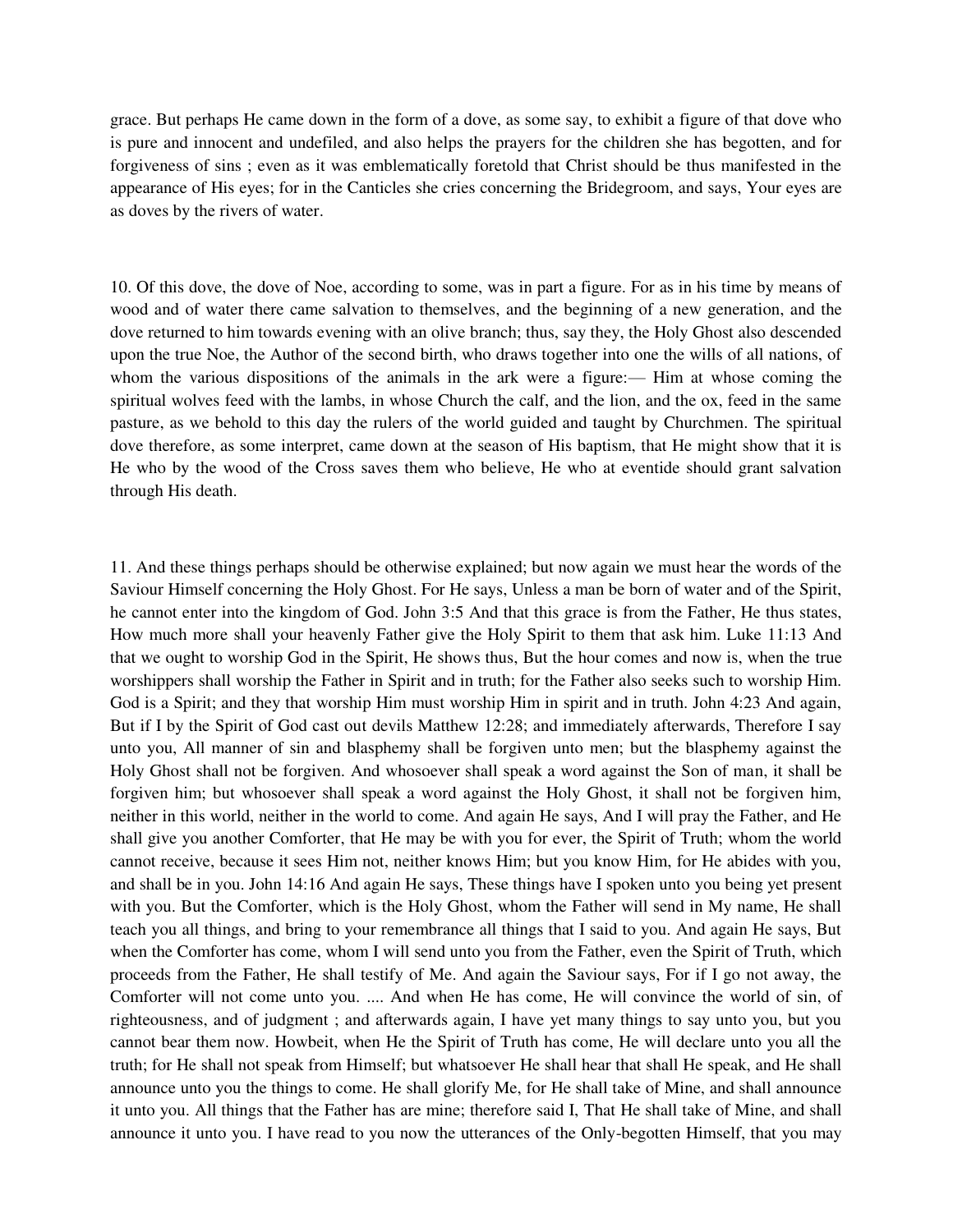not give heed to men's words.

12. The fellowship of this Holy Spirit He bestowed on the Apostles; for it is written, And when He had said this, He breathed on them, and says unto them, Receive the Holy Ghost: whose soever sins you remit, they are remitted unto them; and whose soever sins you retain, they are retained. John 20:22 This was the second time He breathed on man (His first breath having been stifled through wilful sins); that the Scripture might be fulfilled, He went up breathing upon your face, and delivering you from affliction. But whence went He up? From Hades; for thus the Gospel relates, that then after His resurrection He breathed on them. But though He bestowed His grace then, He was to lavish it yet more bountifully; and He says to them, I am ready to give it even now, but the vessel cannot yet hold it; for a while therefore receive ye as much grace as you can bear; and look forward for yet more; but tarry ye in the city of Jerusalem, until ye be clothed with power from on high. Luke 24:39 Receive it in part now; then, you shall wear it in its fullness. For he who receives, often possesses the gift but in part; but he who is clothed, is completely enfolded by his robe. Fear not, He says, the weapons and darts of the devil; for you shall bear with you the power of the Holy Ghost. But remember what was lately said, that the Holy Ghost is not divided, but only the grace which is given by Him.

13. Jesus therefore went up into heaven, and fulfilled the promise. For He said to them, I will pray the Father, and He shall give you another Comforter. John 14:16 So they were sitting, looking for the coming of the Holy Ghost; and when the day of Pentecost was fully come, here, in this city of Jerusalem, — (for this honour also belongs to us ; and we speak not of the good things which have happened among others, but of those which have been vouchsafed among ourselves,)— on the day of Pentecost, I say, they were sitting, and the Comforter came down from heaven, the Guardian and Sanctifier of the Church, the Ruler of souls, the Pilot of the tempest-tossed, who leads the wanderers to the light, and presides over the combatants, and crowns the victors.

14. But He came down to clothe the Apostles with power, and to baptize them; for the Lord says, you shall be baptized with the Holy Ghost not many days hence. Acts 1:5 This grace was not in part, but His power was in full perfection; for as he who plunges into the waters and is baptized is encompassed on all sides by the waters, so were they also baptized completely by the Holy Ghost. The water however flows round the outside only, but the Spirit baptizes also the soul within, and that completely. And wherefore do you wonder? Take an example from matter; poor indeed and common, yet useful for the simpler sort. If the fire passing in through the mass of the iron makes the whole of it fire, so that what was cold becomes burning and what was black is made bright — if fire which is a body thus penetrates and works without hindrance in iron which is also a body, why wonder that the Holy Ghost enters into the very inmost recesses of the soul?

15. And lest men should be ignorant of the greatness of the mighty gift coming down to them, there sounded as it were a heavenly trumpet, For suddenly there came from heaven a sound as of the rushing of a mighty wind Acts 2:2, signifying the presence of Him who was to grant power unto men to seize with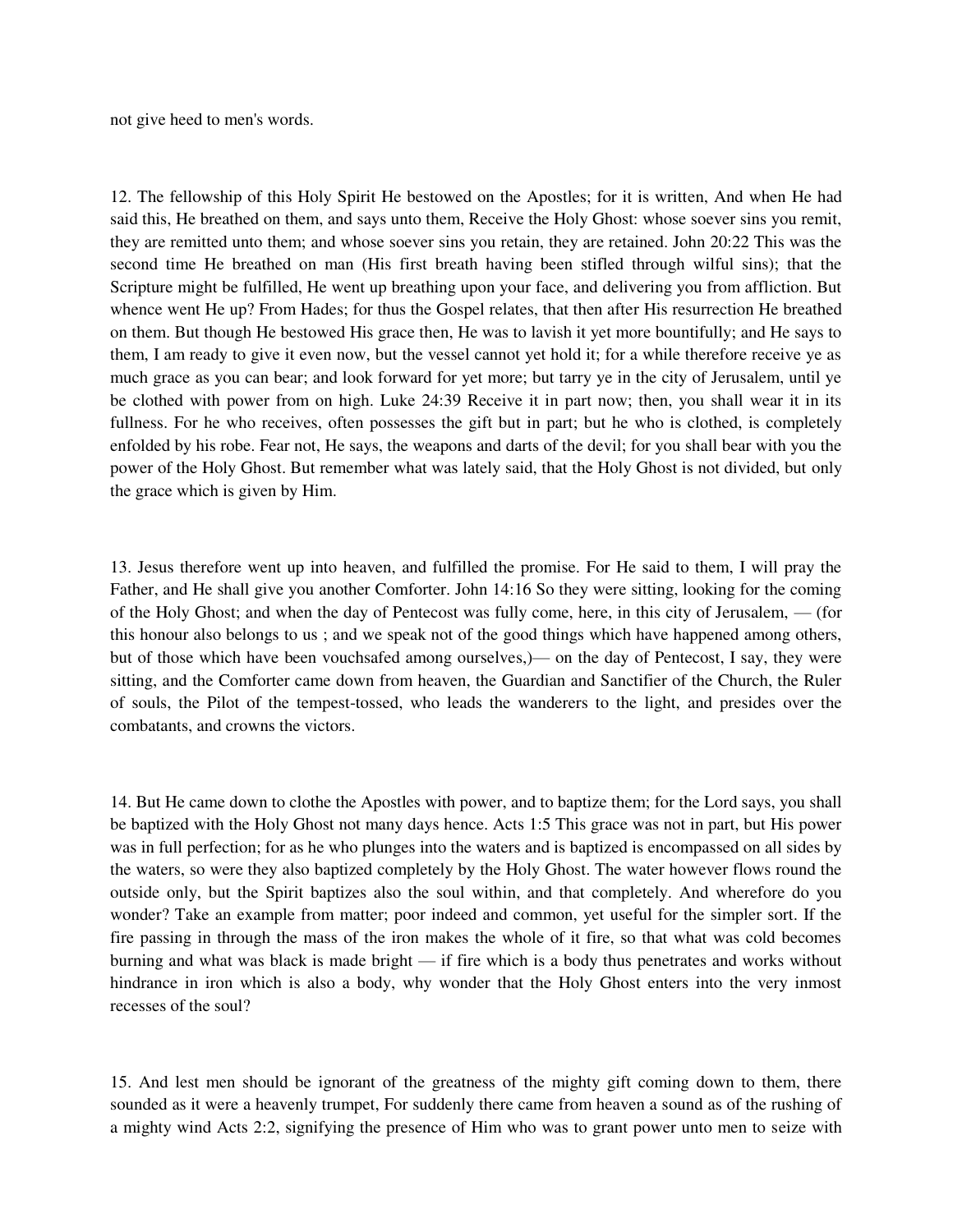violence the kingdom of God; that both their eyes might see the fiery tongues, and their ears hear the sound. And it filled all the house where they were sitting; for the house became the vessel of the spiritual water; as the disciples sat within, the whole house was filled. Thus they were entirely baptized according to the promise, and invested soul and body with a divine garment of salvation. And there appeared unto them cloven tongues like as of fire, and it sat upon each of them; and they were all filled with the Holy Ghost. They partook of fire, not of burning but of saving fire; of fire which consumes the thorns of sins, but gives lustre to the soul. This is now coming upon you also, and that to strip away and consume your sins which are like thorns, and to brighten yet more that precious possession of your souls, and to give you grace; for He gave it then to the Apostles. And He sat upon them in the form of fiery tongues, that they might crown themselves with new and spiritual diadems by fiery tongues upon their heads. A fiery sword barred of old the gates of Paradise; a fiery tongue which brought salvation restored the gift.

16. And they began to speak with other tongues as the Spirit gave them utterance. The Galilean Peter or Andrew spoke Persian or Median. John and the rest of the Apostles spoke every tongue to those of Gentile extraction; for not in our time have multitudes of strangers first begun to assemble here from all quarters, but they have done so since that time. What teacher can be found so great as to teach men all at once things which they have not learned? So many years are they in learning by grammar and other arts to speak only Greek well; nor yet do all speak this equally well; the Rhetorician perhaps succeeds in speaking well, and the Grammarian sometimes not well, and the skilful Grammarian is ignorant of the subjects of philosophy. But the Holy Spirit taught them many languages at once, languages which in all their life they never knew. This is in truth vast wisdom, this is power divine. What a contrast of their long ignorance in time past to their sudden, complete and varied and unaccustomed exercise of these languages!

17. The multitude of the hearers was confounded — it was a second confusion, in the room of that first evil one at Babylon. For in that confusion of tongues there was division of purpose, because their thought was at enmity with God; but here minds were restored and united, because the object of interest was godly. The means of falling were the means of recovery. Wherefore they marvelled, saying Acts 2:8, How hear we them speaking? No marvel if you be ignorant; for even Nicodemus was ignorant of the coming of the Spirit, and to him it was said, The Spirit breathes where it lists, and you hear the voice thereof, but cannot tell whence it comes, and whither it goes ; but if, even though I hear His voice, I know not whence he comes, how can I explain, what He is Himself in substance?

18. But others mocking said, They are full of new wine Acts 2:13, and they spoke truly though in mockery. For in truth the wine was new, even the grace of the New Testament; but this new wine was from a spiritual Vine, which had oftentimes ere this borne fruit in Prophets, and had budded in the New Testament. For as in things sensible, the vine ever remains the same, but bears new fruits in its seasons, so also the self-same Spirit continuing what He is, as He had often wrought in Prophets, now manifested a new and marvellous work. For though His grace had come before to the Fathers also, yet here it came exuberantly; for formerly men only partook of the Holy Ghost, but now they were baptized completely.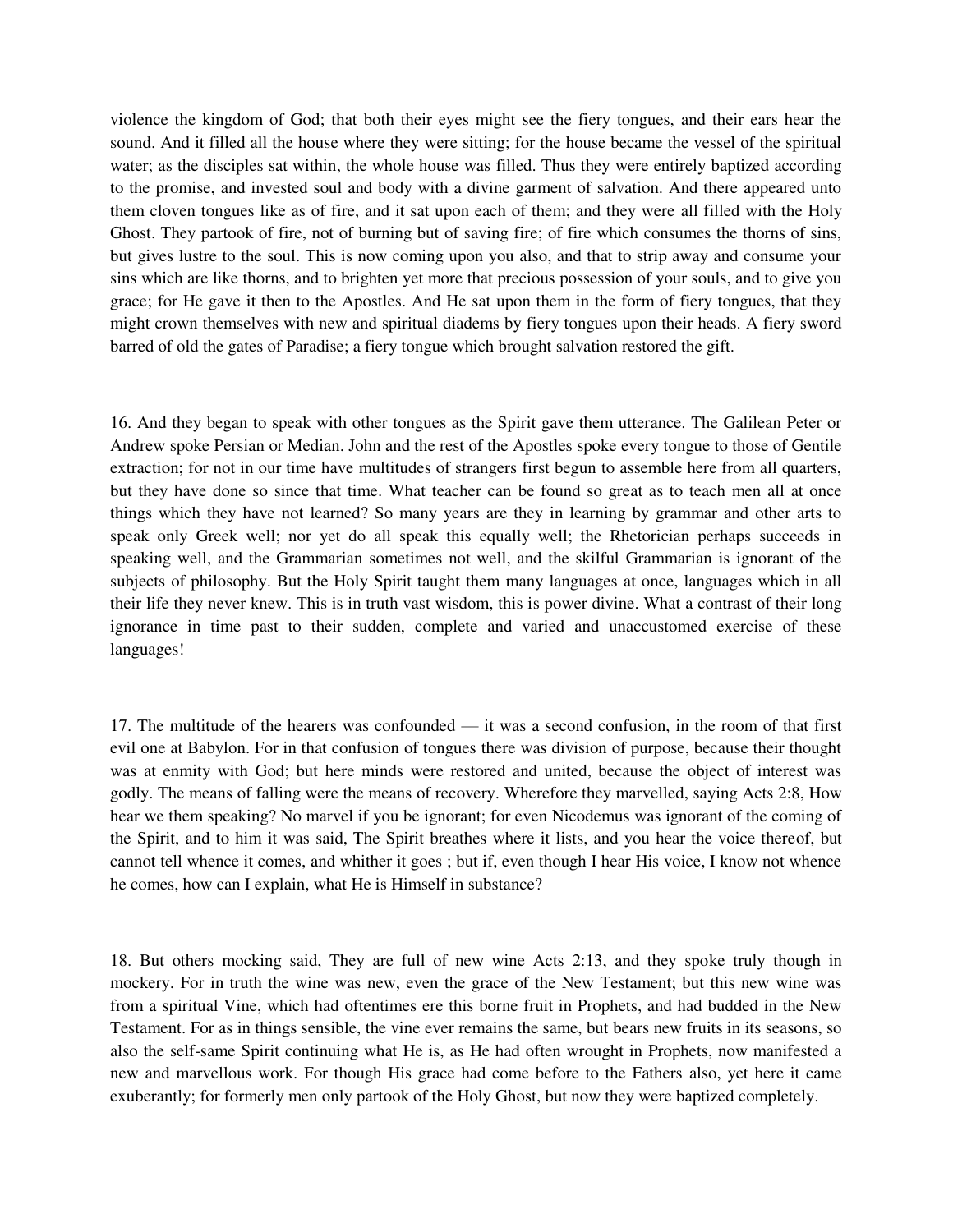19. But Peter who had the Holy Ghost, and who knew what he possessed, says, Men of Israel, you who preach Joel, but know not the things which are written, these men are not drunken as you suppose. Drunken they are, not however as you suppose, but according to that which is written, They shall be drunken with the fatness of your house; and you shall make them drink of the torrents of your pleasure. They are drunken, with a sober drunkenness, deadly to sin and life-giving to the heart, a drunkenness contrary to that of the body; for this last causes forgetfulness even of what was known, but that bestows the knowledge even of what was not known. They are drunken, for they have drunk the wine of the spiritual vine, which says, I am the vine and you are the branches. John 15:5 But if you are not persuaded by me, understand what I tell you from the very time of the day; for it is the third hour of the day. For He who, as Mark relates, was crucified at the third hour, now at the third hour sent down His grace. For His grace is not other than the Spirit's grace, but He who was then crucified, who also gave the promise, made good that which He promised. And if you would receive a testimony also, Listen, he says: But this is that which was spoken by the prophet Joel; And it shall come to pass after this, says God, I will pour forth of My Spirit Joel 2:28 — (and this word, I will pour forth, implied a rich gift; for God gives not the Spirit by measure, for the Father loves the Son, and has given all things into His hand John 3:34-35; and He has given Him the power also of bestowing the grace of the All-holy Spirit on whomsoever He will) — I will pour forth of My Spirit unto all flesh, and your sons and your daughters shall prophesy; and afterwards, Yea, and on My servants and on My handmaidens I will pour out in those days of My Spirit, and they shall prophesy Joel 2:29 . The Holy Ghost is no respecter of persons; for He seeks not dignities, but piety of soul. Let neither the rich be puffed up, nor the poor dejected, but only let each prepare himself for reception of the Heavenly gift.

20. We have said much today, and perchance you are weary of listening; yet more still remains. And in truth for the doctrine of the Holy Ghost there were need of a third lecture; and of many besides. But we must have your indulgence on both points. For as the Holy Festival of Easter is now at hand we have this day lengthened our discourse and yet we had not room to bring before you all the testimonies from the New Testament which we ought. For many passages are still to come from the Acts of the Apostles in which the grace of the Holy Ghost wrought mightily in Peter and in all the Apostles together; many also from the Catholic Epistles, and the fourteen Epistles of Paul; out of all which we will now endeavour to gather a few, like flowers from a large meadow, merely by way of remembrance.

21. For in the power of the Holy Ghost, by the will of Father and Son, Peter stood with the Eleven, and lifting up his voice, (according to the text, Lift up your voice with strength, you that bringest good tidings to Jerusalem Isaiah 40:9), captured in the spiritual net of his words, about three thousand souls. So great was the grace which wrought in all the Apostles together, that, out of the Jews, those crucifiers of Christ, this great number believed, and were baptized in the Name of Christ, and continued steadfastly in the Apostles' doctrine and in the prayers. Acts 2:42 And again in the same power of the Holy Ghost, Peter and John went up into the Temple at the hour of prayer, which was the ninth hour , and in the Name of Jesus healed the man at the Beautiful gate, who had been lame from his mother's womb for forty years; that it might be fulfilled which was spoken, Then shall the lame man leap as an hart. Isaiah 35:6 And thus, as they captured in the spiritual net of their doctrine five thousand believers at once, so they confuted the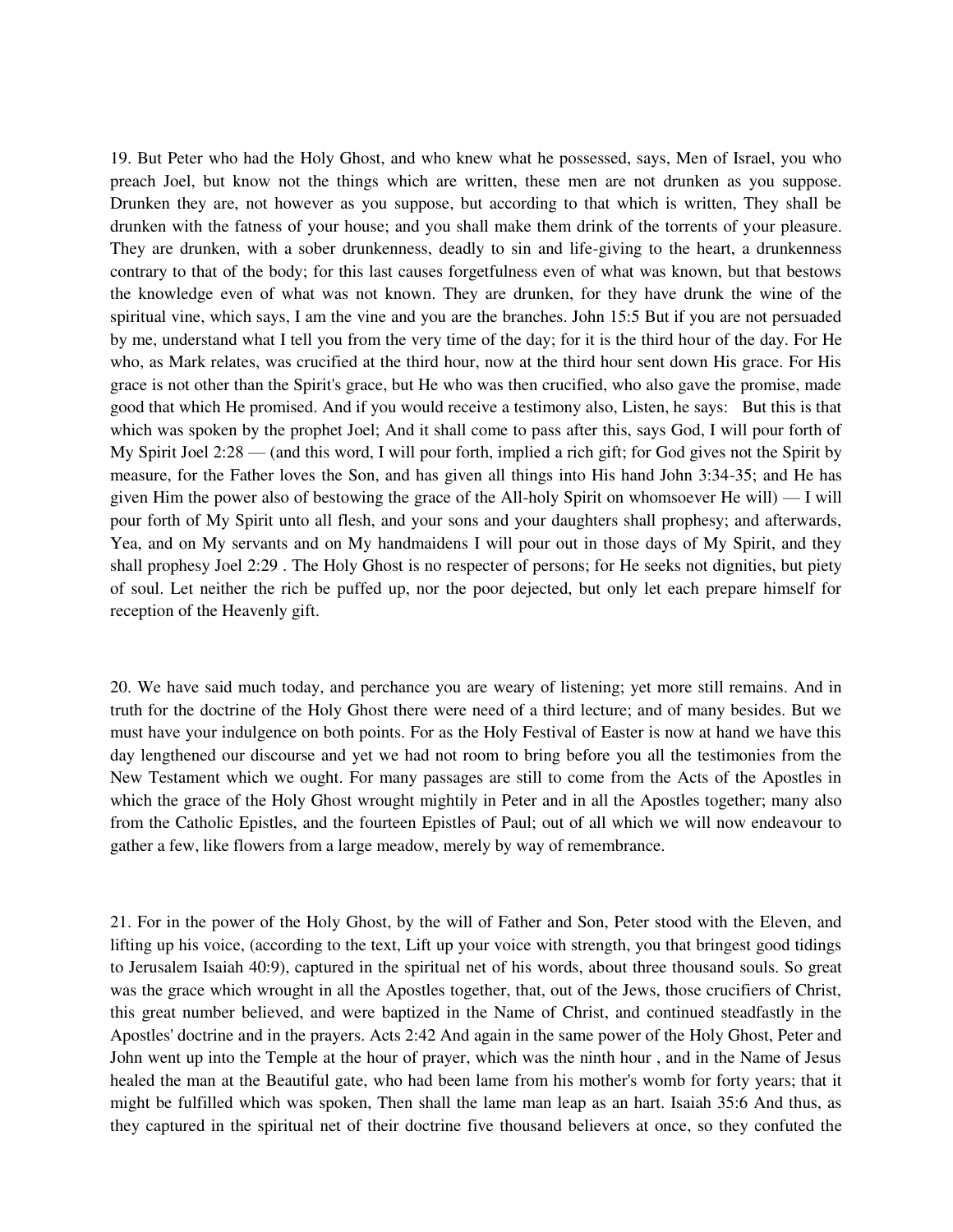misguided rulers of the people and chief priests, and that, not through their own wisdom, for they were unlearned and ignorant men Acts 4:13, but through the mighty power of the Holy Ghost; for it is written, Then Peter filled with the Holy Ghost said to them. So great also was the grace of the Holy Ghost, which wrought by means of the Twelve Apostles in them who believed, that they were of one heart and of one soul , and their enjoyment of their goods was common, the possessors piously offering the prices of their possessions, and no one among them wanting anything; while Ananias and Sapphira, who attempted to lie to the Holy Ghost, underwent their befitting punishment.

22. And by the hands of the Apostles were many signs and wonders wrought among the people. Acts 5:12 And so great was the spiritual grace shed around the Apostles, that gentle as they were, they were the objects of dread; for of the rest dared no man join himself to them; but the people magnified them; and multitudes were added of those who believed on the Lord, both of men and women; and the streets were filled with the sick on their beds and couches, that as Peter passed by, at least his shadow might overshadow some of them. And the multitude also of the cities round about came unto this holy Jerusalem, bringing sick folk, and them that were vexed with unclean spirits, and they were healed every one in this power of the Holy Ghost.

23. Again, after the Twelve Apostles had been cast into prison by the chief priests for preaching Christ, and had been marvellously delivered from it at night by an Angel, and were brought before them in the judgment hall from the Temple, they fearlessly rebuked them in their discourse to them concerning Christ, and added this, that God has also given His Holy Spirit to them that obey Him. And when they had been scourged, they went their way rejoicing, and ceased not to teach and preach Jesus as the Christ Acts 5:42.

24. And it was not in the Twelve Apostles only that the grace of the Holy Spirit wrought, but also in the first-born children of this once barren Church, I mean the seven Deacons; for these also were chosen, as it is written, being full of the Holy Ghost and of wisdom. Of whom Stephen, rightly so named , the first fruits of the Martyrs, a man full of faith and of the Holy Ghost, wrought great wonders and miracles among the people, and vanquished those who disputed with him; for they were not able to resist the wisdom and the Spirit by which he spoke. But when he was maliciously accused and brought to the judgment hall, he was radiant with angelic brightness; for all they who sat in the council, looking steadfastly on him, saw his face, as it had been the face of an Angel. And having by his wise defense confuted the Jews, those stiffnecked men, uncircumcised in heart and ears, ever resisting the Holy Ghost , he beheld the heavens opened, and saw the Son of Man standing on the right hand of God. He saw Him, not by his own power, but, as the Divine Scripture says, being full of the Holy Ghost, he looked up steadfastly into heaven, and saw the glory of God, and Jesus standing on the right hand of God.

25. In this power of the Holy Ghost, Philip also in the Name of Christ at one time in the city of Samaria drove away the unclean spirits, crying out with a loud voice; and healed the palsied and the lame, and brought to Christ great multitudes of them that believe. To whom Peter and John came down, and with prayer, and the laying on of hands, imparted the fellowship of the Holy Ghost, from which Simon Magus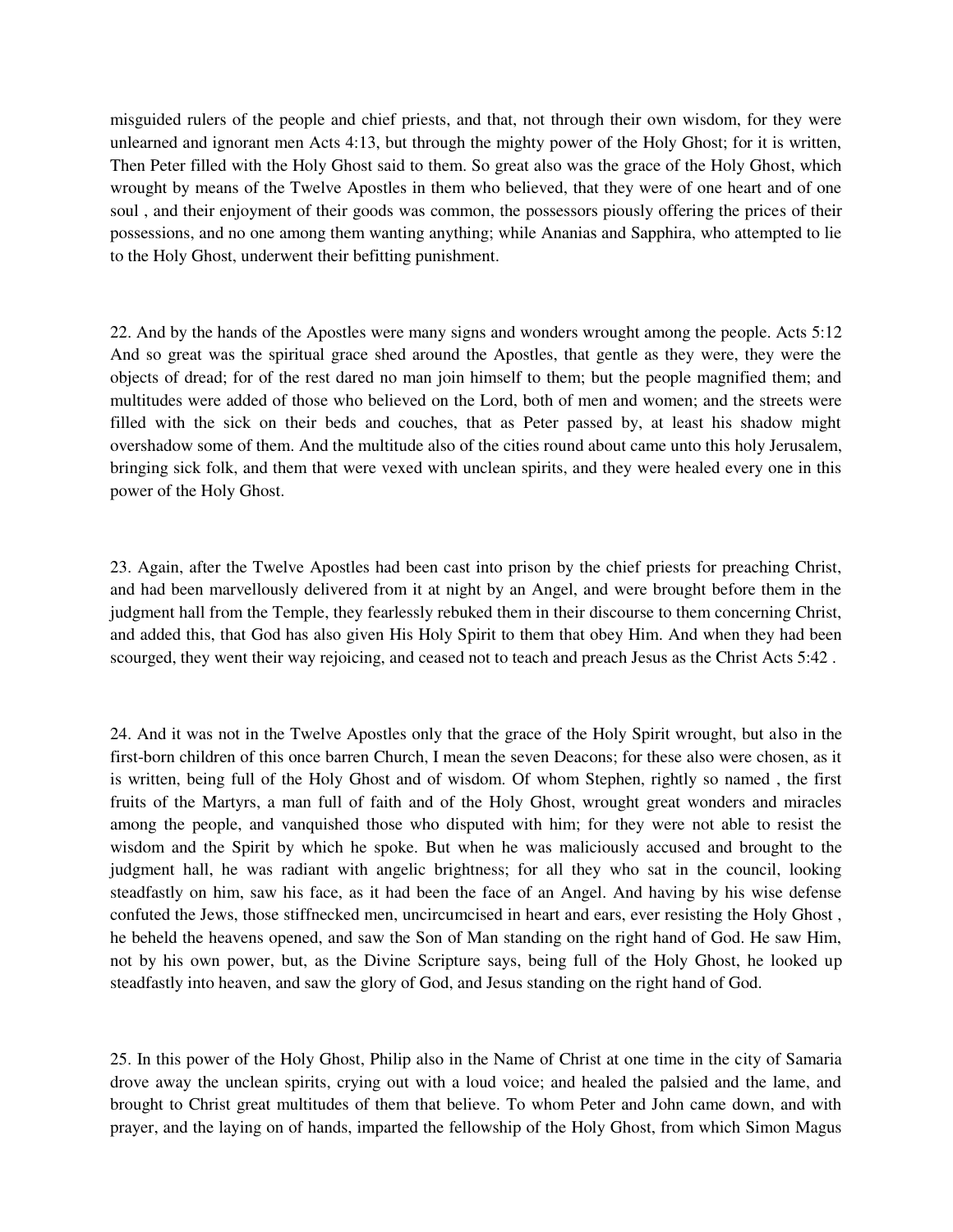alone was declared an alien, and that justly. And at another time Philip was called by the Angel of the Lord in the way, for the sake of that most godly Ethiopian, the Eunuch, and heard distinctly the Spirit Himself saying, Go near, and join yourself to this chariot. He instructed the Eunuch, and baptized him, and so having sent into Ethiopia a herald of Christ, according as it is written, Ethiopia shall soon stretch out her hand unto God , he was caught away by the Angel, and preached the Gospel in the cities in succession.

26. With this Holy Spirit Paul also had been filled after his calling by our Lord Jesus Christ. Let godly Ananias come as a witness to what we say, he who in Damascus said to him, The Lord, even Jesus who appeared to you in the way which you came, has sent me, that you may receive your sight, and be filled with the Holy Ghost. Acts 9:17 And straightway the Spirit's mighty working changed the blindness of Paul's eyes into newness of sight; and having vouchsafed His seal unto his soul, made him a chosen vessel to bear the Name of the Lord who had appeared to him, before kings and the children of Israel, and rendered the former persecutor an ambassador and good servant — one, who from Jerusalem, and even unto Illyricum, fully preached the Gospel Romans 15:19, and instructed even imperial Rome, and carried the earnestness of his preaching as far as Spain, undergoing conflicts innumerable, and performing signs and wonders. Of him for the present enough.

27. In the power of the same Holy Spirit Peter also, the chief of the Apostles and the bearer of the keys of the kingdom of heaven, healed Æneas the paralytic in the Name of Christ at Lydda, which is now Diospolis, and at Joppa raised from the dead Tabitha rich in good works. And being on the housetop in a trance, he saw heaven opened, and by means of the vessel let down as it were a sheet full of beasts of every shape and sort, he learned plainly to call no man common or unclean, though he should be of the Greeks. Acts 10:11-16 And when he was sent for by Cornelius, he heard clearly the Holy Ghost Himself saying, Behold, men seek you; but arise and get you down, and go with them, nothing doubting; for I have sent them. And that it might be plainly shown that those of the Gentiles also who believe are made partakers of the grace of the Holy Ghost, when Peter had come to Cesarea, and was teaching the things concerning Christ, the Scripture says concerning Cornelius and them who were with him; While Peter yet spoke these words, the Holy Ghost fell on all them which heard the word; so that they of the circumcision also which came with Peter were astonished, and when they understood it said that on the Gentiles also was poured out the gift of the Holy Ghost.

28. And in Antioch also, a most renowned city of Syria, when the preaching of Christ took effect, Barnabas was sent hence as far as Antioch to help on the good work, being a good man, and full of the Holy Ghost, and of faith ; who seeing a great harvest of believers in Christ, brought Paul from Tarsus to Antioch, as his fellow-combatant. And when crowds had been instructed by them and assembled in the Church, it came to pass that the disciples were called Christians first in Antioch ; the Holy Ghost, methinks, bestowing on the believers that new Name, which had been promised before by the Lord. And the grace of the Spirit being shed forth by God more abundantly in Antioch, there were there prophets and teachers of whom Agabus was one. Acts 11:28 And as they ministered to the Lord and fasted, the Holy Ghost said, Separate Me Barnabas and Saul for the work whereunto I have called them. And after hands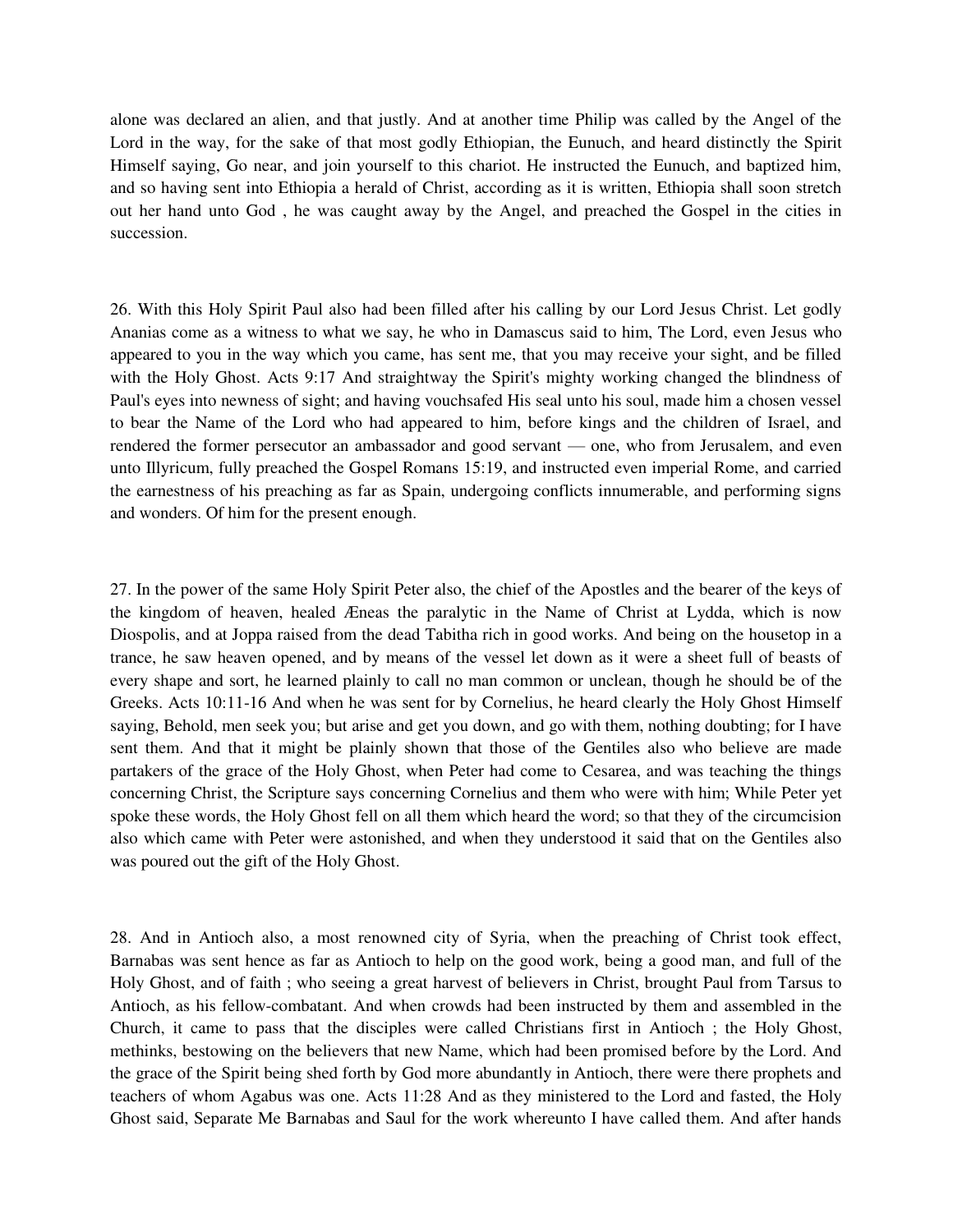had been laid on them, they were sent forth by the Holy Ghost. Now it is manifest, that the Spirit which speaks and sends, is a living Spirit, subsisting, and operating, as we have said.

29. This Holy Spirit, who in unison with Father and Son has established the New Covenant in the Church Catholic, has set us free from the burdens of the law grievous to be borne — those I mean, concerning things common and unclean, and meats, and sabbaths, and new moons, and circumcision, and sprinklings, and sacrifices; which were given for a season, and had a shadow of the good things to come Hebrews 10:1, but which, when the truth had come, were rightly withdrawn. For when Paul and Barnabas were sent to the Apostles, because of the question moved at Antioch by them who said that it was necessary to be circumcised and to keep the customs of Moses, the Apostles who were here at Jerusalem by a written injunction set free the whole world from all the legal and typical observances; yet they attributed not to themselves the full authority in so great a matter, but send an injunction in writing, and acknowledge this: For it has seemed good unto the Holy Ghost and to us, to lay upon you no greater burden than these necessary things; that you abstain from things sacrificed to idols, and from blood, and from things strangled, and from fornication ; showing evidently by what they wrote, that though the writing was by the hands of human Apostles, yet the decree is universal from the Holy Ghost: which decree Paul and Barnabas took and confirmed unto all the world.

30. And now, having proceeded thus far in my discourse, I ask indulgence from your love , or rather from the Spirit who dwelt in Paul, if I should not be able to rehearse everything, by reason of my own weakness, and your weariness who listen. For when shall I in terms worthy of Himself declare the marvellous deeds wrought by the operation of the Holy Ghost in the Name of Christ? Those wrought in Cyprus upon Elymas the sorcerer, and in Lystra at the healing of the cripple, and in Cilicia and Phrygia and Galatia and Mysia and Macedonia? Or those at Philippi (the preaching, I mean, and the driving out of the spirit of divination in the Name of Christ; and the salvation by baptism of the jailer with his whole house at night after the earthquake); or the events at Thessalonica; and the address at Areopagus in the midst of the Athenians; or the instructions at Corinth, and in all Achaia? How shall I worthily recount the mighty deeds which were wrought at Ephesus through Paul, by the Holy Ghost Acts 19:1-6? Whom they of that City knew not before, but came to know Him by the doctrine of Paul; and when Paul had laid his hands on them, and the Holy Ghost had come upon them, they spoke with tongues, and prophesied. And so great spiritual grace was upon him, that not only his touch wrought cures, but even the handkerchiefs and napkins , brought from his body, healed diseases, and scared away the evil spirits; and at last they also who practised curious arts brought their books together, and burned them before all men.

31. I pass by the work wrought at Troas on Eutychus, who being borne down by his sleep fell down from the third loft, and was taken up dead; yet was saved alive by Paul. I also pass by the prophecies addressed to the Elders of Ephesus whom he called to him in Miletus, to whom he openly said, That the Holy Ghost witnesses in every city, saying — and the rest; for by saying, in every city, Paul made manifest that the marvellous works done by him in each city, were from the operative power of the Holy Ghost, by the will of God, and in the Name of Christ who spoke in him. By the power of this Holy Ghost, the same Paul was hastening to this holy city Jerusalem, and this, though Agabus by the Spirit foretold what should befall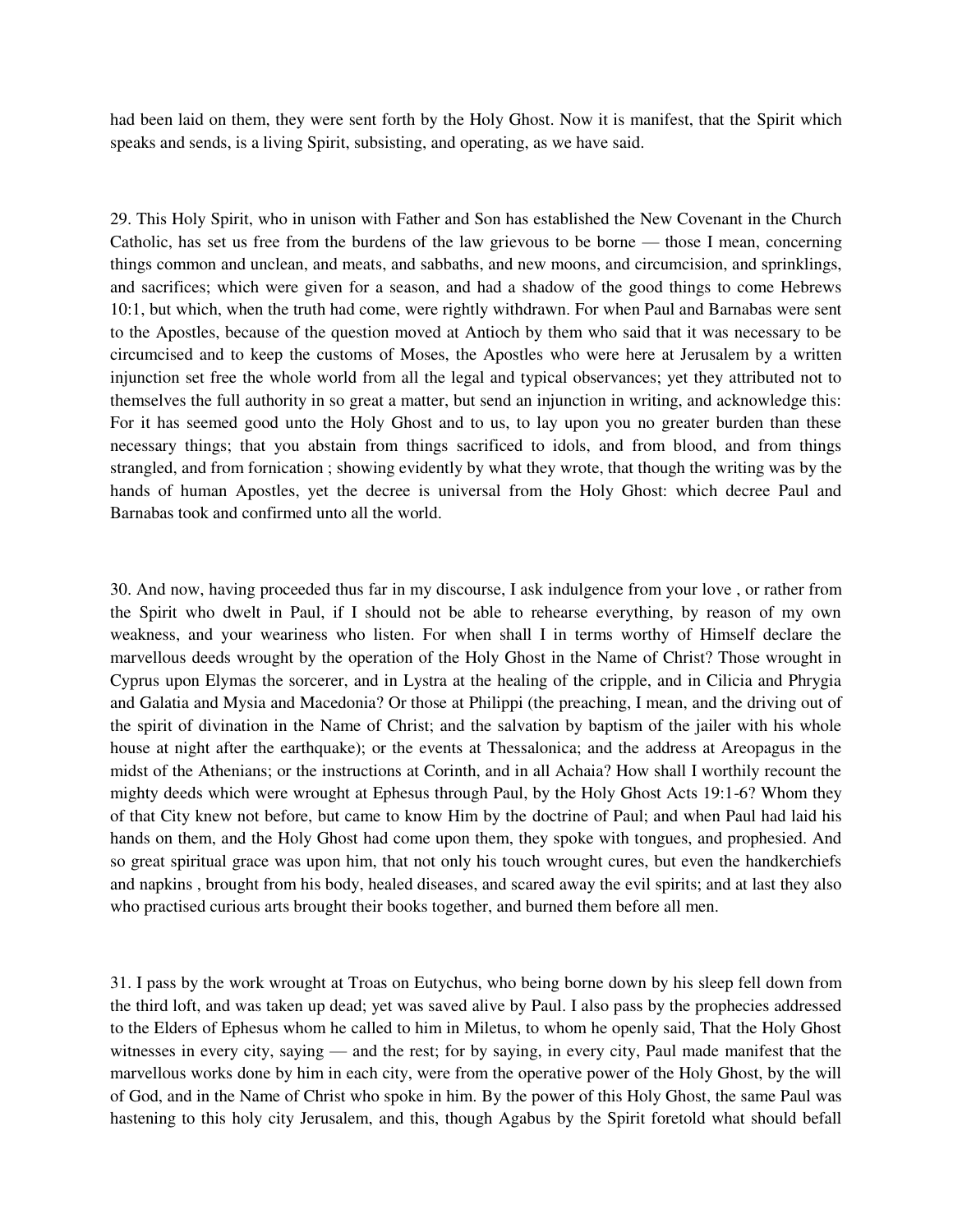him; and yet he spoke to the people with confidence, declaring the things concerning Christ. And when brought to Cesarea, and set amid tribunals of justice, at one time before Felix, and at another before Festus the governor and King Agrippa, Paul obtained of the Holy Ghost grace so great, and triumphant in wisdom, that at last Agrippa himself the king of the Jews said, Almost you persuade me to be a Christian. wouldest persuade me to become a Christian."}--> This Holy Spirit granted to Paul, when he was in the island of Melita also, to receive no harm when bitten by the viper, and to effect various cures on the diseased. This Holy Spirit guided him, the persecutor of old, as a herald of Christ, even as far as imperial Rome, and there he persuaded many of the Jews to believe in Christ, and to them who gainsaid he said plainly, Well spoke the Holy Ghost by Esaias the Prophet, saying unto your fathers, and the rest.

32. And that Paul was full of the Holy Ghost, and all his fellow Apostles, and they who after them believed in Father, Son, and Holy Ghost, hear from himself as he writes plainly in his Epistles; And my speech, he says, and my preaching was not in persuasive words of man's wisdom, but in demonstration of the Spirit and of power. 1 Corinthians 2:4 And again, But He who sealed us for this very purpose is God, who gave us the earnest of the Spirit. 2 Corinthians 1:22 And again, He that raised up Jesus from the dead shall also quicken your mortal bodies by His Spirit which dwells in you. Romans 8:11 And again, writing to Timothy, That good thing which was committed to you guard through the Holy Ghost which was given to us.

33. And that the Holy Ghost subsists, and lives, and speaks, and foretells, I have often said in what goes before, and Paul writes it plainly to Timothy: Now the Spirit speaks expressly, that in later times some shall depart from the faith 1 Timothy 4:1 — which we see in the divisions not only of former times but also of our own; so motley and diversified are the errors of the heretics. And again the same Paul says, Which in other generations was not made known unto the sons of men, as it has now been revealed unto His Holy Apostles and Prophets in the Spirit. Ephesians 3:5 And again, Wherefore, as says the Holy Ghost Hebrews 3:7; and again, The Holy Ghost also witnesses to us. And again he calls unto the soldiers of righteousness, saying, And take the helmet of salvation, and the sword of the Spirit, which is the Word of God, with all prayer and supplication. Ephesians 6:17 And again, Be not drunk with wine, wherein is excess; but be filled with the Spirit, speaking to yourselves in psalms, and hymns, and spiritual songs. And again, The grace of the Lord Jesus, and the love of God, and the communion of the Holy Ghost be with you all 2 Corinthians 13:14 .

34. By all these proofs, and by more which have been passed over, is the personal, and sanctifying, and effectual power of the Holy Ghost established for those who can understand; for the time would fail me in my discourse if I wished to quote what yet remains concerning the Holy Ghost from the fourteen Epistles of Paul, wherein he has taught with such variety, completeness, and reverence. And to the power of the Holy Ghost Himself it must belong, to grant to us forgiveness for what we have omitted because the days are few, and upon you the hearers to impress more perfectly the knowledge of what yet remains; while from the frequent reading of the sacred Scriptures those of you who are diligent come to understand these things, and by this time, both from these present Lectures, and from what has before been told you, hold more steadfastly the Faith in One God the Father Almighty; and in our Lord Jesus Christ, His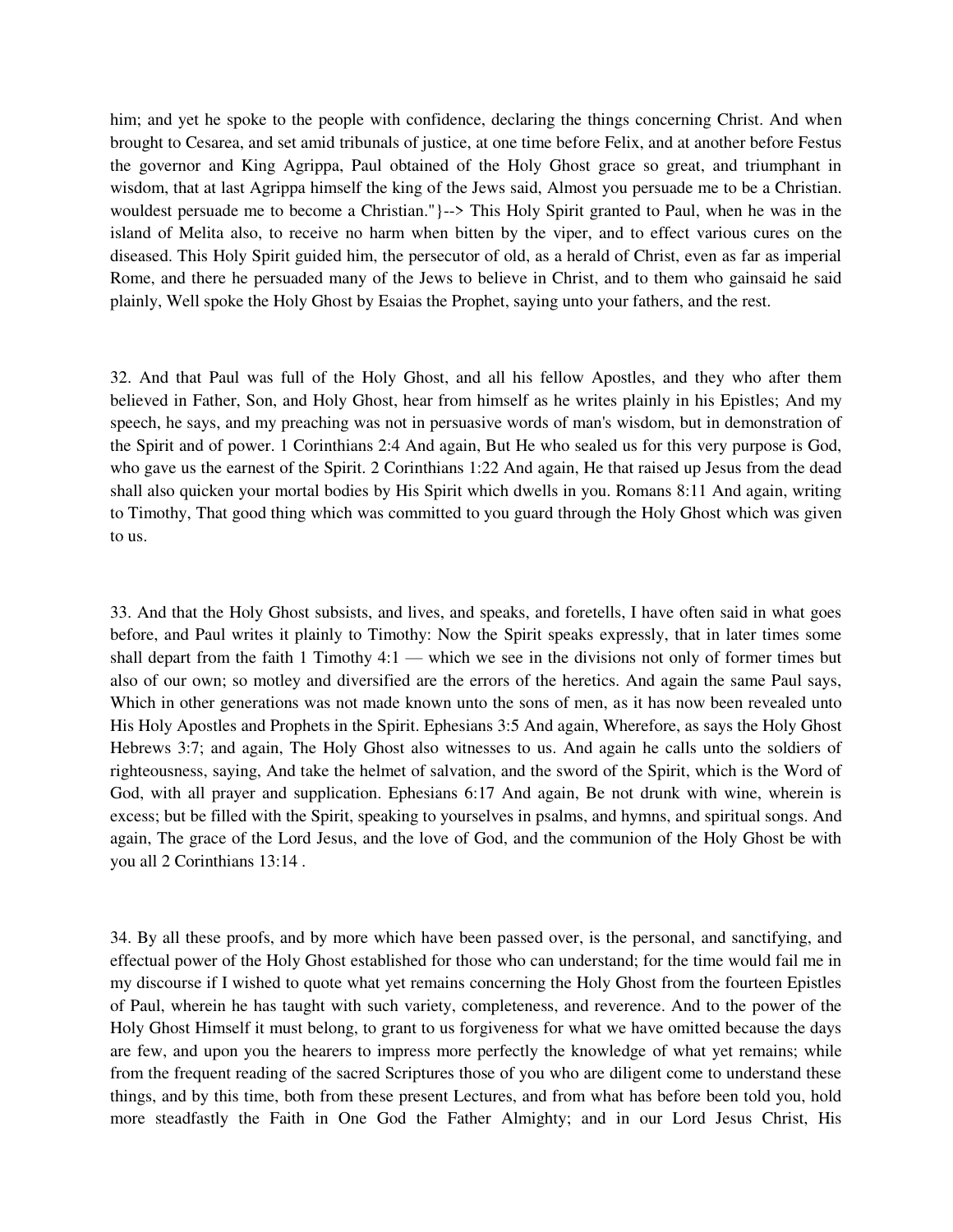Only-Begotten Son; and in the Holy Ghost the Comforter. Though the word itself and title of Spirit is applied to Them in common in the sacred Scriptures, — for it is said of the Father, God is a Spirit John 4:24, as it is written in the Gospel according to John; and of the Son, A Spirit before our face, Christ the Lord , as Jeremias the prophet says; and of the Holy Ghost, the Comforter, the Holy Ghost John 14:25, as was said — yet the arrangement of articles in the Faith, if religiously understood, disproves the error of Sabellius also. Return we therefore in our discourse to the point which now presses and is profitable to you.

35. Beware lest ever like Simon thou come to the dispensers of Baptism in hypocrisy, your heart the while not seeking the truth. It is ours to protest, but it is yours to secure yourself. If you stand in faith Romans 11:20, blessed are you; if you have fallen in unbelief, from this day forward cast away your unbelief, and receive full assurance. For, at the season of baptism, when you have come before the Bishops, or Presbyters, or Deacons —(for its grace is everywhere, in villages and in cities, on them of low as on them of high degree, on bondsmen and on freemen, for this grace is not of men, but the gift is from God through men,)— approach the Minister of Baptism, but approaching, think not of the face of him you see, but remember this Holy Ghost of whom we are now speaking. For He is present in readiness to seal your soul, and He shall give you that Seal at which evil spirits tremble, a heavenly and sacred seal, as also it is written, In whom also ye believed, and were sealed with the Holy Spirit of promise.

36. Yet He tries the soul. He casts not His pearls before swine; if you play the hypocrite, though men baptize you now, the Holy Spirit will not baptize you. But if you approach with faith, though men minister in what is seen, the Holy Ghost bestows that which is unseen. You are coming to a great trial, to a great muster , in that one hour, which if you throw away, your disaster is irretrievable; but if you be counted worthy of the grace, your soul will be enlightened, you will receive a power which you had not, you will receive weapons terrible to the evil spirits; and if you cast not away your arms, but keep the Seal upon your soul, no evil spirit will approach you; for he will be cowed; for verily by the Spirit of God are the evil spirits cast out.

37. If you believe, you shall not only receive remission of sins, but also do things which pass man's power. receivest now remission of thy sins, and the gifts of the King's spiritual bounty.}--> And may thou be worthy of the gift of prophecy also! For you shall receive grace according to the measure of your capacity and not of my words; for I may possibly speak of but small things, yet you may receive greater; since faith is a large affair. All your life long will your guardian the Comforter abide with you; He will care for you, as for his own soldier; for your goings out, and your comings in, and your plotting foes. And He will give you gifts of grace of every kind, if you grieve Him not by sin; for it is written, And grieve not the Holy Spirit of God, whereby you were sealed unto the day of redemption. Ephesians 4:30 What then, beloved, is it to preserve grace? Be ready to receive grace, and when you have received it, cast it not away.

38. And may the very God of All, who spoke by the Holy Ghost through the prophets, who sent Him forth upon the Apostles on the day of Pentecost in this place, Himself send Him forth at this time also upon you;